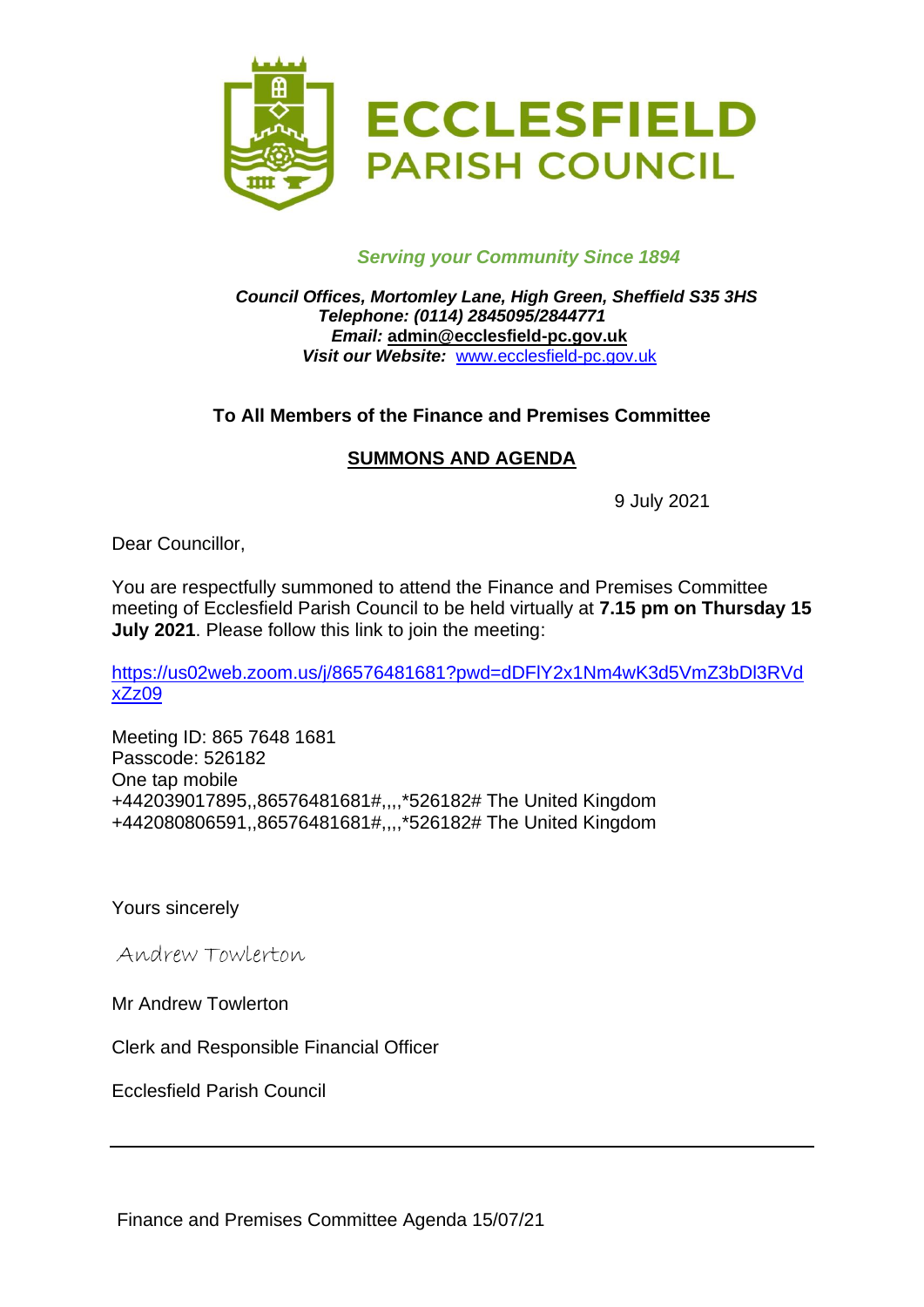## **Committee Membership\***

**Councillor Kate Guest (Chairman), Councillor David Ogle (Vice-Chairman), Councillor Victoria Bowden, Councillor John Brownrigg (ex officio), Councillor Susan Davidson, Councillor John Housley (ex officio) and Councillor Thomas Sturgess.**

\*Substitute members may be appointed in accordance with Standing Order 4v.

## **Chairman's Announcement**

Prior to the commencement of the meeting, the Chairman will outline the procedure for this remote meeting to ensure that the meeting is effective, safe and lawful including:

- Councillors must observe the Council's Code of Conduct during the meeting.
- Voting procedure.
- Public session and exclusion of the press and public procedures.
- Anyone wishing to record is asked to let the Chairman of the meeting know prior to the start of the meeting. The meeting is being recorded by the Council for the purposes of aiding minute taking.
- All Councillors present are required to state their name prior to the commencement of the meeting.

# **AGENDA**

#### **2021/36 (F&P). Apologies and Reasons for Absence**

To note any absences. To approve any reasons for absence.

#### **2021/37 (F&P). Declarations of Interest**

To consider any requests for dispensation.

To note any declaration or interests not already declared under the Member's Code of Conduct or Member's Register of Disclosable Pecuniary Interests.

#### **2021/38 (F&P). Exclusion of Press and Public**

To consider the exclusion of the Press and Public in accordance with Public Bodies Admission to Meetings Act 1960 Section 1 (2) due to the confidential nature of the business to be transacted.

#### **2021/39 (F&P). Public Participation Session**

To receive questions from members of the public under the direction of the Chairman and in accordance with the Council's Standing Orders (Standing Order 3 states that the public participation session will be for no more than 15 minutes and a member of the public shall not speak for more than 3 minutes).

Finance and Premises Committee Agenda 15/07/21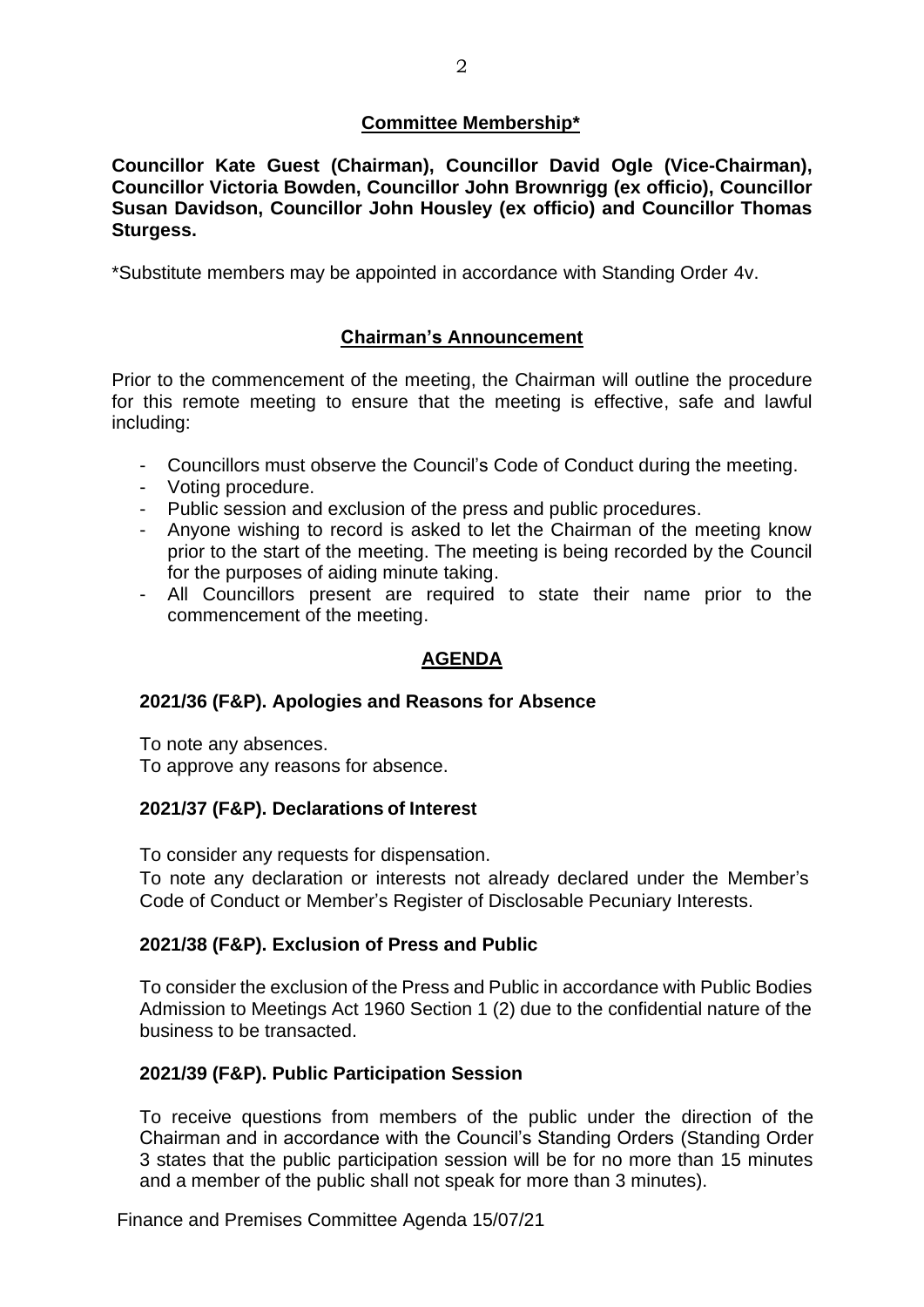Members of the public should please note that the Council reserves the right to respond in writing if any matter requires further research or consideration and that reports should be submitted in writing before the meeting so they can be dealt with under correspondence.

## **2021/40 (F&P). Grant Applications**

To consider, and make recommendations to Full Council, in respect of the grant application received in respect of:

• High Green Playgroup (attached as item 40a)

## **2021/41 (F&P). Finance Committee Minutes**

To consider the approved Minutes and actions of the Finance and Premises Committee meeting held on 24 June 2021 (attached as item 41a).

## **2021/42 (F&P). Revised Financial Regulations**

At its 27 May 2021 meeting, the Finance and Premises recommended (see minute 11/2021) to Council that a small number of specified modifications be made to the Council's Financial Regulations to ensure they were up to date and generally fit for purpose, which Council agreed. The Committee is asked to consider the revised Financial Regulations (attached as Item 42a) to recommend them to Full Council for approval. The proposed revisions to the text are shown in bold.

## **2021/43 (F&P) To consider the Terms of Reference for the Finance and Premises Committee**

It is good practice, and the Council's rules require, that these be reviewed on at least an annual basis. The proposed revised Terms of Reference are attached as item 43a.

## **2021/44 (F&P). Annual Governance and Accountability Return and Public Inspection of Accounts for the financial year 2020/21**

To receive an update from the Clerk.

**2021/45 (F&P). Internal Audit of Accounts for the Year End 31 March 2021** To receive and consider the interim findings (including any recommendations) of the independent Internal Audit of Accounts for the financial year ending 31 March 2021 (attached as item 45a).

## **2021/46 (F&P). Improvements to the Council's IT systems (including laptops for members)**